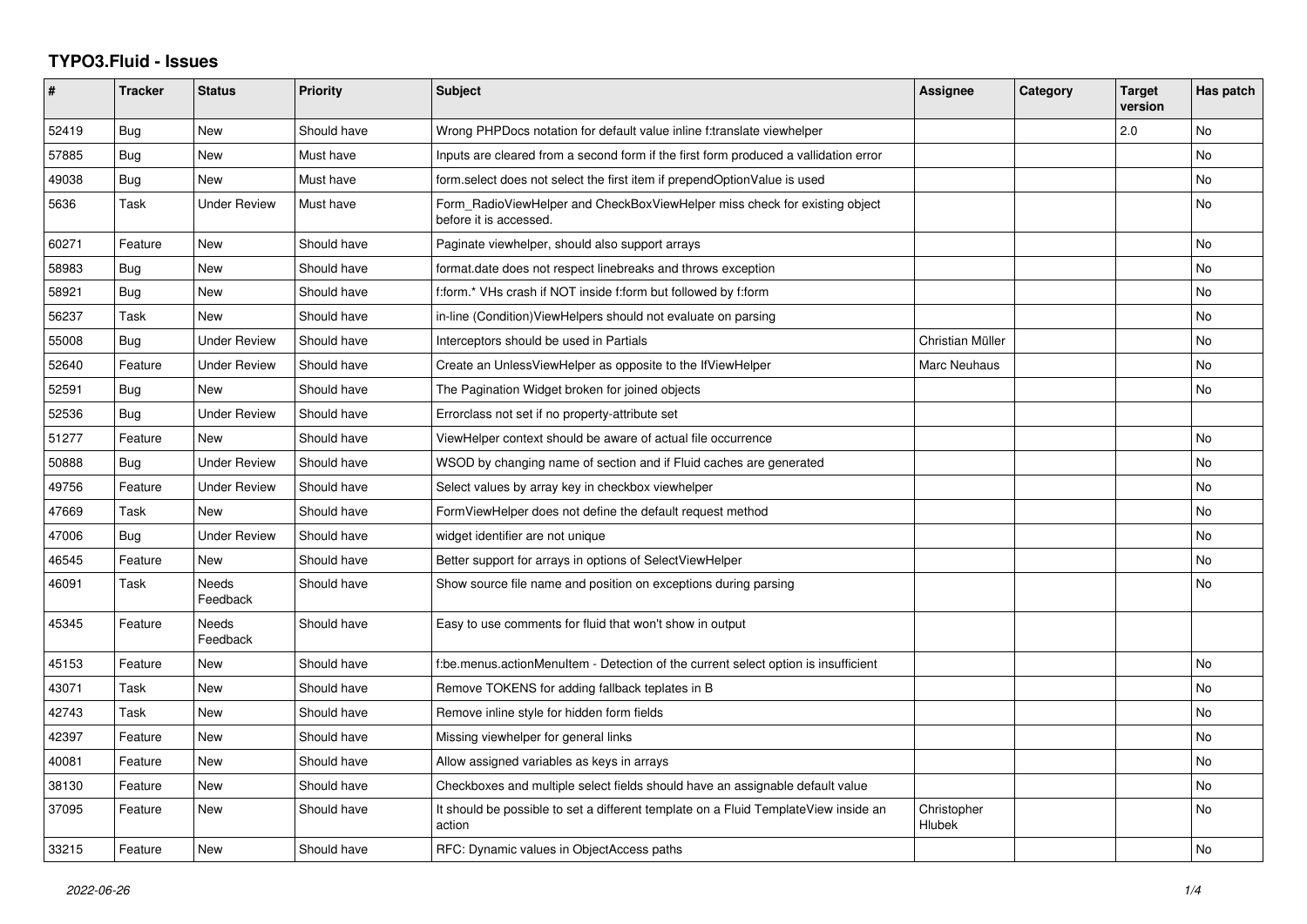| #     | <b>Tracker</b> | <b>Status</b>       | <b>Priority</b> | <b>Subject</b>                                                                                              | <b>Assignee</b>        | Category | <b>Target</b><br>version | Has patch |
|-------|----------------|---------------------|-----------------|-------------------------------------------------------------------------------------------------------------|------------------------|----------|--------------------------|-----------|
| 28554 | Bug            | New                 | Should have     | (v4) implement feature flag to disable caching                                                              |                        |          |                          | <b>No</b> |
| 28553 | Bug            | New                 | Should have     | improve XHProf test setup                                                                                   |                        |          |                          | No        |
| 28552 | Bug            | New                 | Should have     | (v5) write ViewHelper test for compiled run; adjust functional test to do two passes<br>(uncached & cached) |                        |          |                          | No        |
| 28551 | Bug            | Accepted            | Should have     | (v4) backport VHTest                                                                                        | Sebastian<br>Kurfuerst |          |                          | No        |
| 28550 | Bug            | New                 | Should have     | (v4) make widgets cacheable, i.e. not implement childnodeaccess interface                                   |                        |          |                          | No        |
| 28549 | Bug            | New                 | Should have     | make widgets cacheable, i.e. not implement childnodeaccess interface                                        |                        |          |                          | No        |
| 13045 | Bug            | New                 | Should have     | Entity decode of strings are different between if-conditions and output of variable                         |                        |          |                          |           |
| 9514  | Feature        | New                 | Should have     | Support explicit Array Arguments for ViewHelpers                                                            |                        |          |                          |           |
| 3291  | Feature        | Needs<br>Feedback   | Should have     | Cacheable viewhelpers                                                                                       |                        |          |                          | No        |
| 48355 | Feature        | New                 | Could have      | Assign output of viewhelper to template variable for further processing.                                    |                        |          |                          |           |
| 36559 | Feature        | <b>New</b>          | Could have      | New widget progress bar                                                                                     |                        |          |                          | Yes       |
| 9005  | Feature        | Accepted            | Could have      | Fluid Template Analyzer (FTA)                                                                               | Sebastian<br>Kurfuerst |          |                          |           |
| 51239 | Bug            | <b>Under Review</b> | Must have       | AbstractViewHelper use incorrect method signature for "\$this->systemLogger->log()"                         | Adrian Föder           | Core     |                          | Yes       |
| 33551 | Bug            | New                 | Must have       | View helper values break out of a partial scope                                                             | Sebastian<br>Kurfuerst | Core     |                          | No        |
| 27607 | Bug            | <b>New</b>          | Must have       | Make Fluid comparisons work when first element is STRING, second is NULL.                                   |                        | Core     |                          | <b>No</b> |
| 46257 | Feature        | <b>Under Review</b> | Should have     | Add escape sequence support for Fluid                                                                       |                        | Core     |                          | No        |
| 39990 | Bug            | New                 | Should have     | Same form twice in one template: hidden fields for empty values are only rendered<br>once                   |                        | Core     |                          | No        |
| 33394 | Feature        | Needs<br>Feedback   | Should have     | Logical expression parser for BooleanNode                                                                   | <b>Tobias Liebig</b>   | Core     |                          | <b>No</b> |
| 32035 | Task           | New                 | Should have     | Improve fluid error messages                                                                                |                        | Core     |                          | Yes       |
| 12863 | Bug            | New                 | Should have     | Attributes of a viewhelper can't contain a '-'                                                              | Sebastian<br>Kurfuerst | Core     |                          | No        |
| 4704  | Feature        | New                 | Should have     | Improve parsing exception messages                                                                          |                        | Core     |                          |           |
| 3481  | Bug            | New                 | Should have     | Use ViewHelperVariableContainer in PostParseFacet                                                           |                        | Core     |                          | No        |
| 30555 | Feature        | New                 | Could have      | Make TagBuilder more extensible                                                                             |                        | Core     |                          | No        |
| 10472 | Feature        | New                 | Could have      | Fluid Standalone distribution                                                                               |                        | Core     |                          | No        |
| 7608  | Feature        | New                 | Could have      | Configurable shorthand/object accessor delimiters                                                           |                        | Core     |                          | Yes       |
| 1907  | Feature        | New                 | Could have      | Default values for view helpers based on context                                                            |                        | Core     |                          |           |
| 62346 | Feature        | New                 | Could have      | f:comment should have high precende                                                                         |                        | Core     | 3.x                      | No        |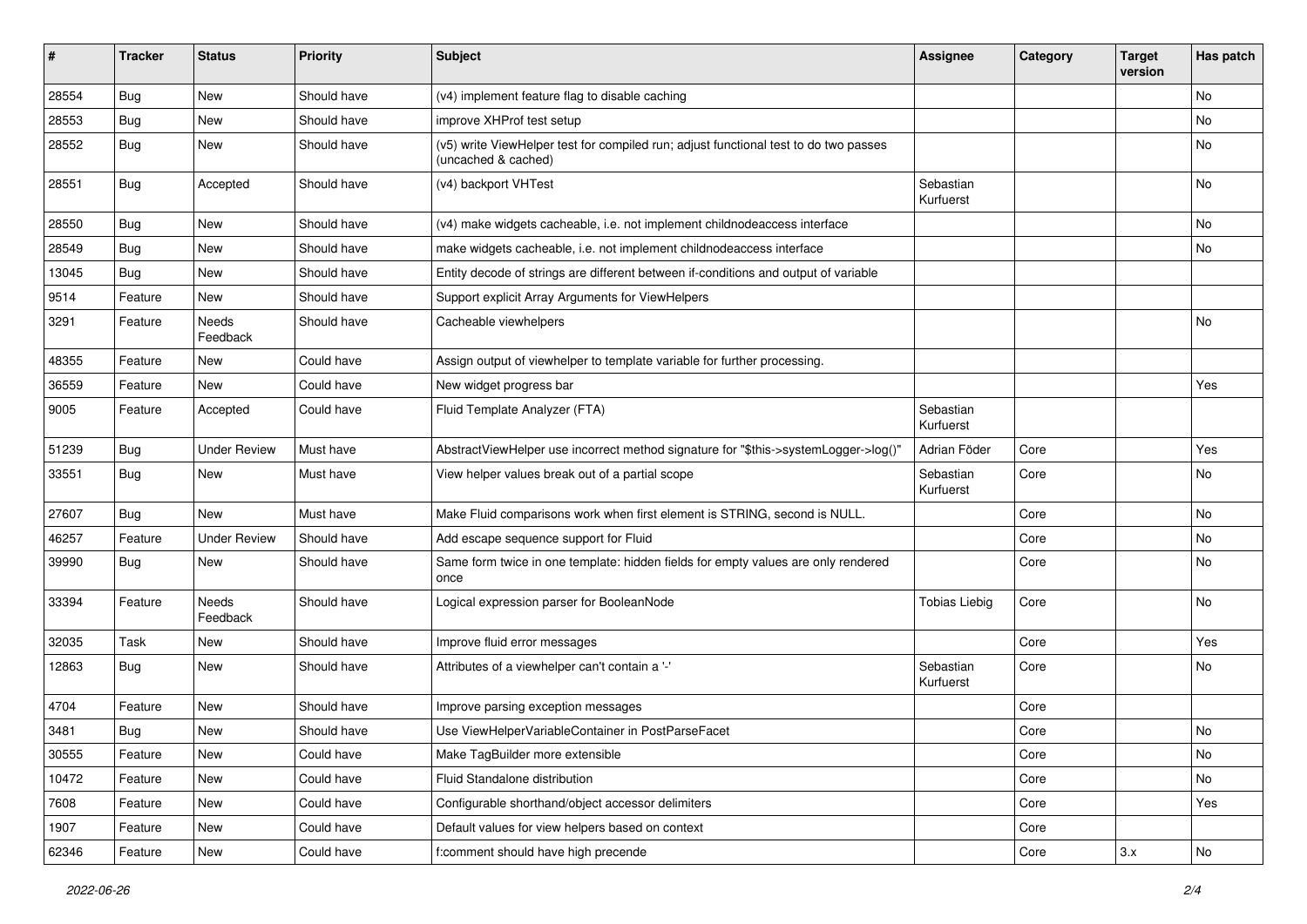| ∦     | <b>Tracker</b> | <b>Status</b>       | <b>Priority</b> | <b>Subject</b>                                                                                         | <b>Assignee</b>             | Category           | <b>Target</b><br>version | Has patch |
|-------|----------------|---------------------|-----------------|--------------------------------------------------------------------------------------------------------|-----------------------------|--------------------|--------------------------|-----------|
| 38369 | Bug            | New                 | Must have       | Resource ViewHelpers should not fall back to request package                                           |                             | View               |                          | No        |
| 45394 | Task           | New                 | Should have     | Forwardport Unit test for standalone view                                                              |                             | View               |                          | No        |
| 43072 | Task           | New                 | Should have     | Remove TOKENS for adding templates fallback in Backporter                                              |                             | View               |                          | No        |
| 60181 | Feature        | New                 | Could have      | Caching mechanism for Fluid Views/Templates                                                            |                             | View               |                          | No        |
| 8989  | Feature        | Needs<br>Feedback   | Could have      | Search path for fluid template files                                                                   |                             | View               |                          | No        |
| 46289 | Bug            | Needs<br>Feedback   | Should have     | Enable Escaping Interceptor in XML request format                                                      |                             | View               | 2.0.1                    | No        |
| 40998 | Bug            | Under Review        | Should have     | Missing parent request namespaces in form field name prefix                                            | Sebastian<br>Kurfuerst      | ViewHelpers        | 1.1.1                    | No        |
| 36662 | Bug            | Needs<br>Feedback   | Should have     | Checked state isn't always correct when property is collection                                         | Kevin Ulrich<br>Moschallski | ViewHelpers        | 1.1.1                    | No        |
| 60856 | Bug            | New                 | Must have       | Target attribute not supported by the form viewhelper                                                  |                             | ViewHelpers        |                          | Yes       |
| 59057 | Bug            | <b>Under Review</b> | Must have       | Hidden empty value fields shoud be disabled when related field is disabled                             | Bastian<br>Waidelich        | ViewHelpers        |                          | No        |
| 51100 | Feature        | New                 | Must have       | Links with absolute URI should have the option of URI Scheme                                           |                             | ViewHelpers        |                          | No        |
| 40064 | Bug            | New                 | Must have       | Multiselect is not getting persisted                                                                   |                             | ViewHelpers        |                          | No        |
| 33628 | Bug            | Needs<br>Feedback   | Must have       | Multicheckboxes (multiselect) for Collections don't work                                               | Christian Müller            | ViewHelpers        |                          | No        |
| 65424 | Bug            | <b>Under Review</b> | Should have     | SelectViewHelper must respect option(Value Label)Field for arrays                                      |                             | ViewHelpers        |                          | No        |
| 60003 | Feature        | New                 | Should have     | Add required-Attribute to f:form.password                                                              |                             | ViewHelpers        |                          | No        |
| 58862 | Bug            | Needs<br>Feedback   | Should have     | FormViewHelper doesn't accept NULL as value for \$arguments                                            | Bastian<br>Waidelich        | ViewHelpers        |                          | Yes       |
| 54284 | Bug            | New                 | Should have     | Default Option for Switch/Case VH                                                                      |                             | ViewHelpers        |                          | No        |
| 54195 | Task           | New                 | Should have     | Rename and move FormViewHelper's errorClass value, currently 'f3-form-error'                           | Adrian Föder                | ViewHelpers        |                          | No        |
| 49600 | Bug            | New                 | Should have     | f:form tag shown as a HTML on frontend                                                                 |                             | ViewHelpers        |                          | No        |
| 39936 | Feature        | New                 | Should have     | registerTagAttribute should handle default values                                                      |                             | <b>ViewHelpers</b> |                          | No        |
| 37619 | <b>Bug</b>     | New                 | Should have     | Fatal Error when using variable in name attribute of Section ViewHelper                                |                             | ViewHelpers        |                          | No        |
| 36410 | Feature        | New                 | Should have     | Allow templates to send arguments back to layout                                                       |                             | <b>ViewHelpers</b> |                          | No        |
| 34682 | <b>Bug</b>     | <b>Under Review</b> | Should have     | Radio Button missing checked on validation error                                                       |                             | ViewHelpers        |                          | No        |
| 30937 | <b>Bug</b>     | New                 | Should have     | CropViewHelper stringToTruncate can't be supplied so it can't be easily extended                       |                             | ViewHelpers        |                          | Yes       |
| 10911 | Task           | New                 | Should have     | Tx_Fluid_ViewHelpers_Form_AbstractFormViewHelper->renderHiddenIdentityField<br>should be more reliable |                             | ViewHelpers        |                          | No        |
| 9950  | Task           | New                 | Should have     | Binding to nested arrays impossible for form-elements                                                  |                             | ViewHelpers        |                          |           |
| 8648  | Bug            | New                 | Should have     | format.crop ViewHelper should support all features of the crop stdWrap function                        |                             | ViewHelpers        |                          | No        |